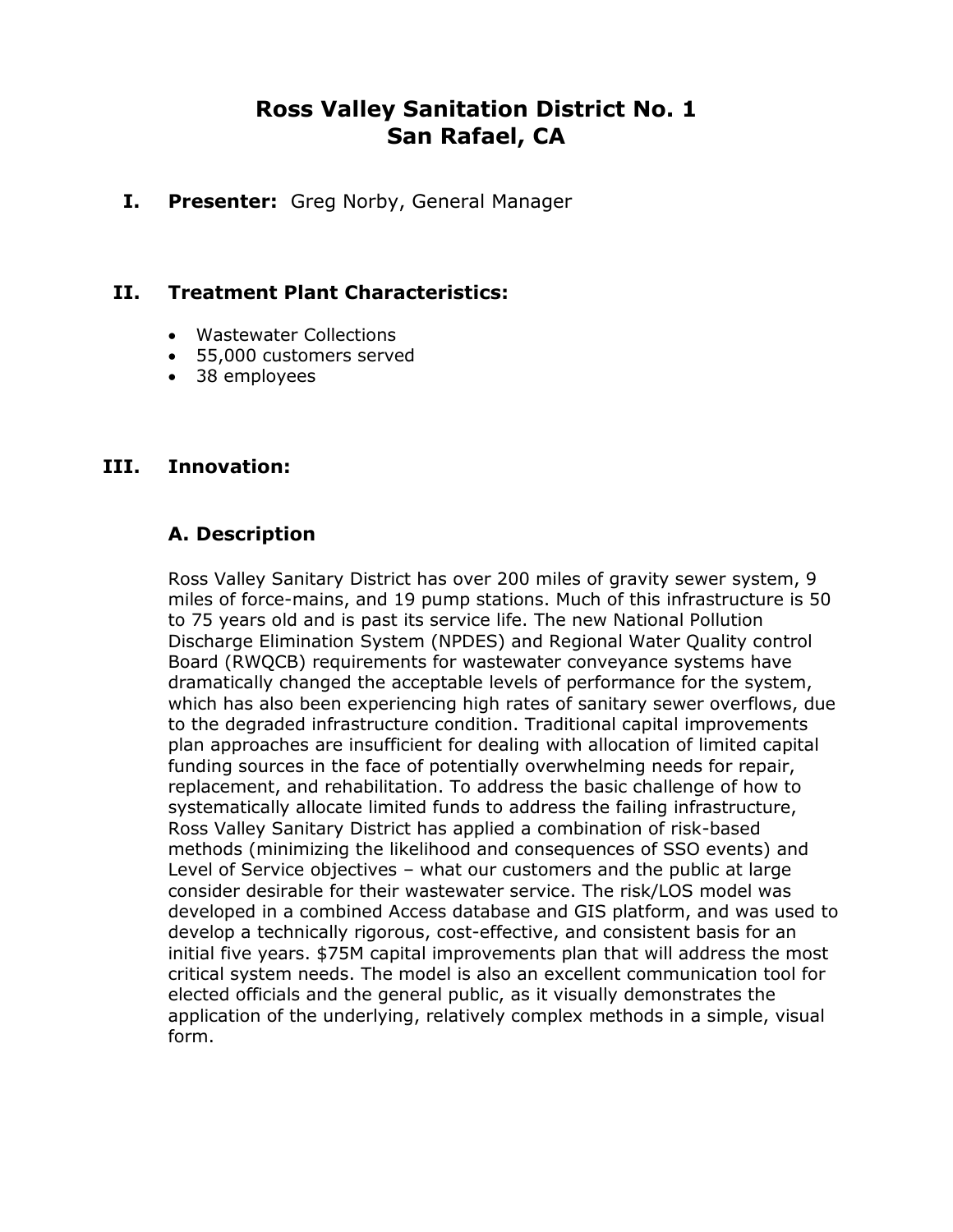# **B. Type of Innovations**

- Increased use of Information Technology
- Modification of workflow processes or classifications
- New approach to documentation, technical training, staff development, or knowledge management
- Optimization of existing resources

# **C. Motivation for Innovation**

The District had accumulated, through a series of plans going back to 2006, and driven primarily by the much tighter NPDES requirements along with clear signs of increasingly critical failures of existing infrastructure, a potentially overwhelming list of projects and related costs which were not feasible under funding, project execution capacity, and public support constraints. In March 2013, the District was issued a Cease and Desist Order (CDO) from the San Francisco Bay Area RWQCB, which mandated immediate actions to begin implementing the backlog of capital projects and out in place adequate financial resources to fund the capital program. The Risk/LOSbased approach, including the modeling tools, was developed into the ongoing CDO compliance requirements.

# **D. Barriers/Challenges**

We are still working to implement the model, which requires continued condition assessment (CCTV for gravity sewers) and building up the remaining CMMS data sets. Getting engineering and Operation and Maintenance staff to embrace the Risk/LOS-based approach to capital projects and rehabilitation work is also an on-going process.

# **E. Benefits**

The District now has a standard, repeatable, defendable process for selecting and prioritizing its capital program projects. The GIS-based tools also provide an effective means for communicating with decision-makers such as electe Board officials, and the rate-payers. As the District continues to complete its remaining condition assessment work and complete each year's capital projects, the Risk/LOS-based tools will be iteratively applied to continually refine and update a rolling five-year capital program in a flexible and efficient manner.